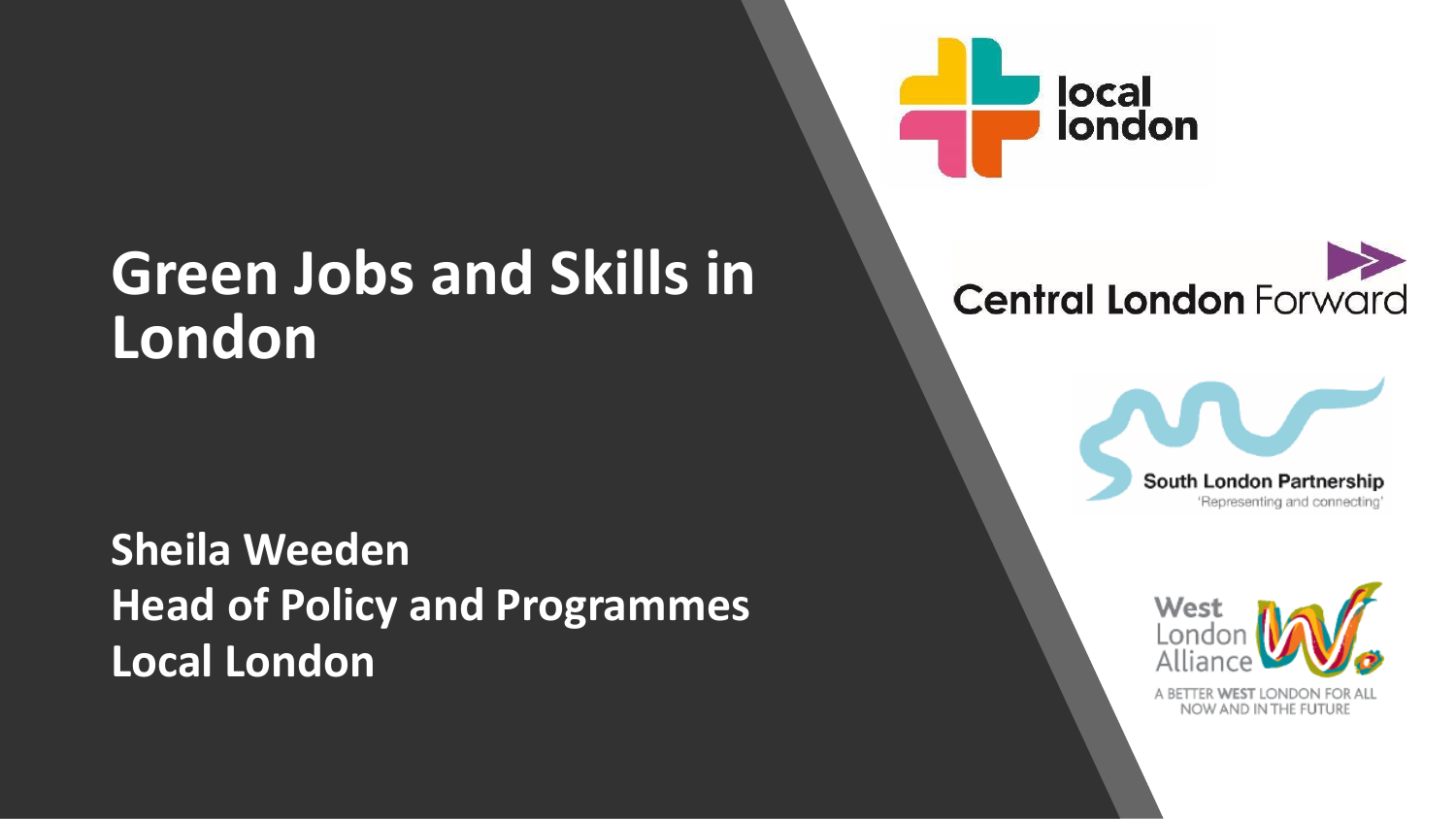

 $\overline{\phantom{a}}$ 

There are 1.04 million businesses in London

Graphic: Time out (2016)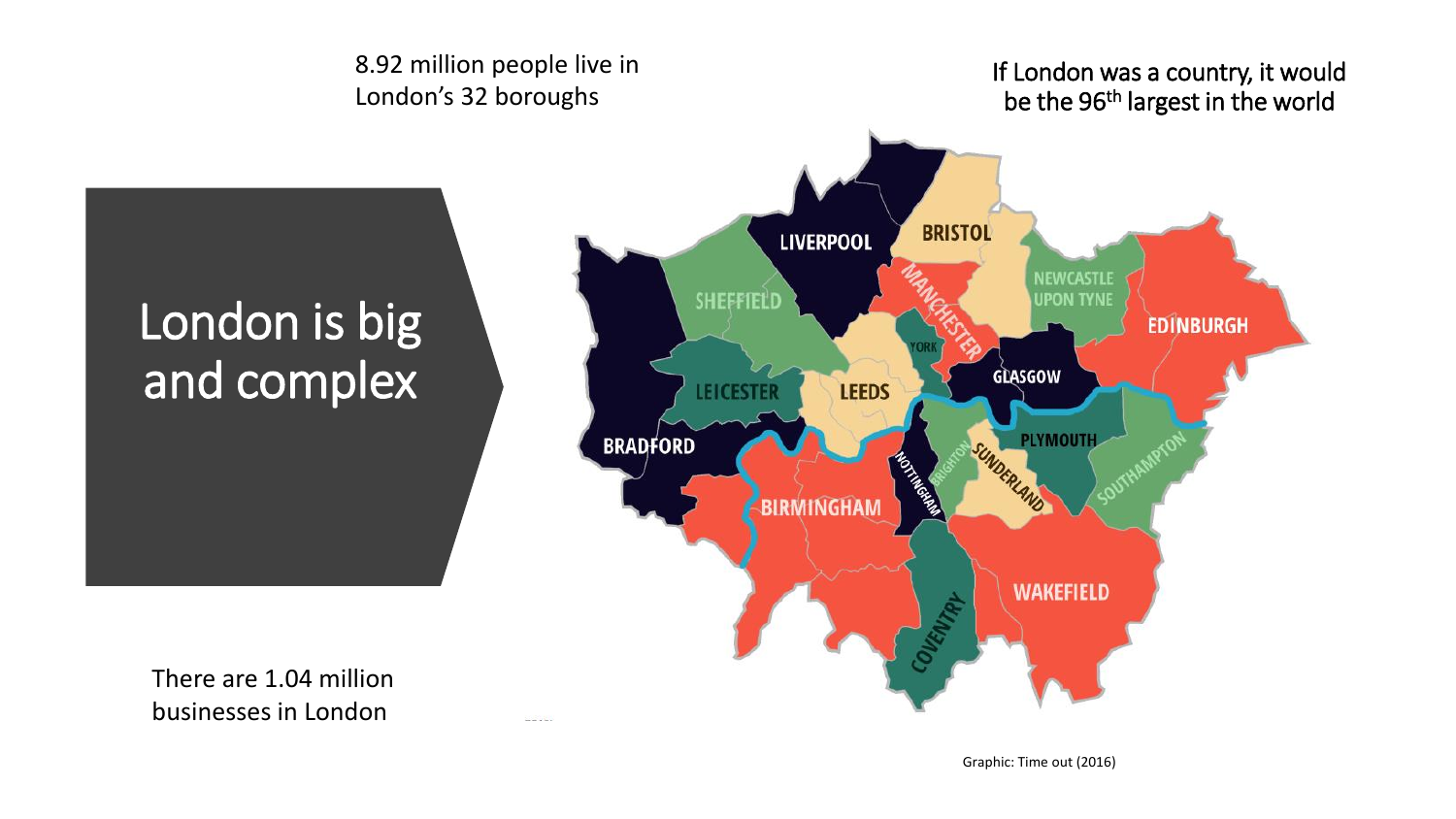- Four SRPs enable fast engagement with 32 boroughs
- We also work together

London's four sub-regional partnerships

- **Central London Forward** West A BETTER WEST LONDON FOR ALL<br>NOW AND IN THE FUTURE Enfield **Barnet** Harrow Waltham<br>Forest Haringey Redbridge Havering **Hillingdon Barking &** Dagenhar Newham local london **Bexley** Merton **Bromley** Sutton Croydon South London Partnership 'Representing and connecting **West London Alliance** Barnet, Brent, Ealing, Hammersmith & Fulham, Harrow, Hillingdon, Hounslow Hackney, Haringer **Central London Forward** Camden, City, Islington, Kensington & Chelsea, Lambeth, Southwark, Wandsworth Westminste Barking & Dagenham, Bexley, Enfield, Greenwich, Havering, Newham, Redbridge + Bromley for employment devolution **Local London** Croydon, Kingston upon Thames, Merton, Richmond upon Thames, Suttor South London Partnership
- Focus on economic growth, reducing inequality, and skills and employment
- London sub-regions are very different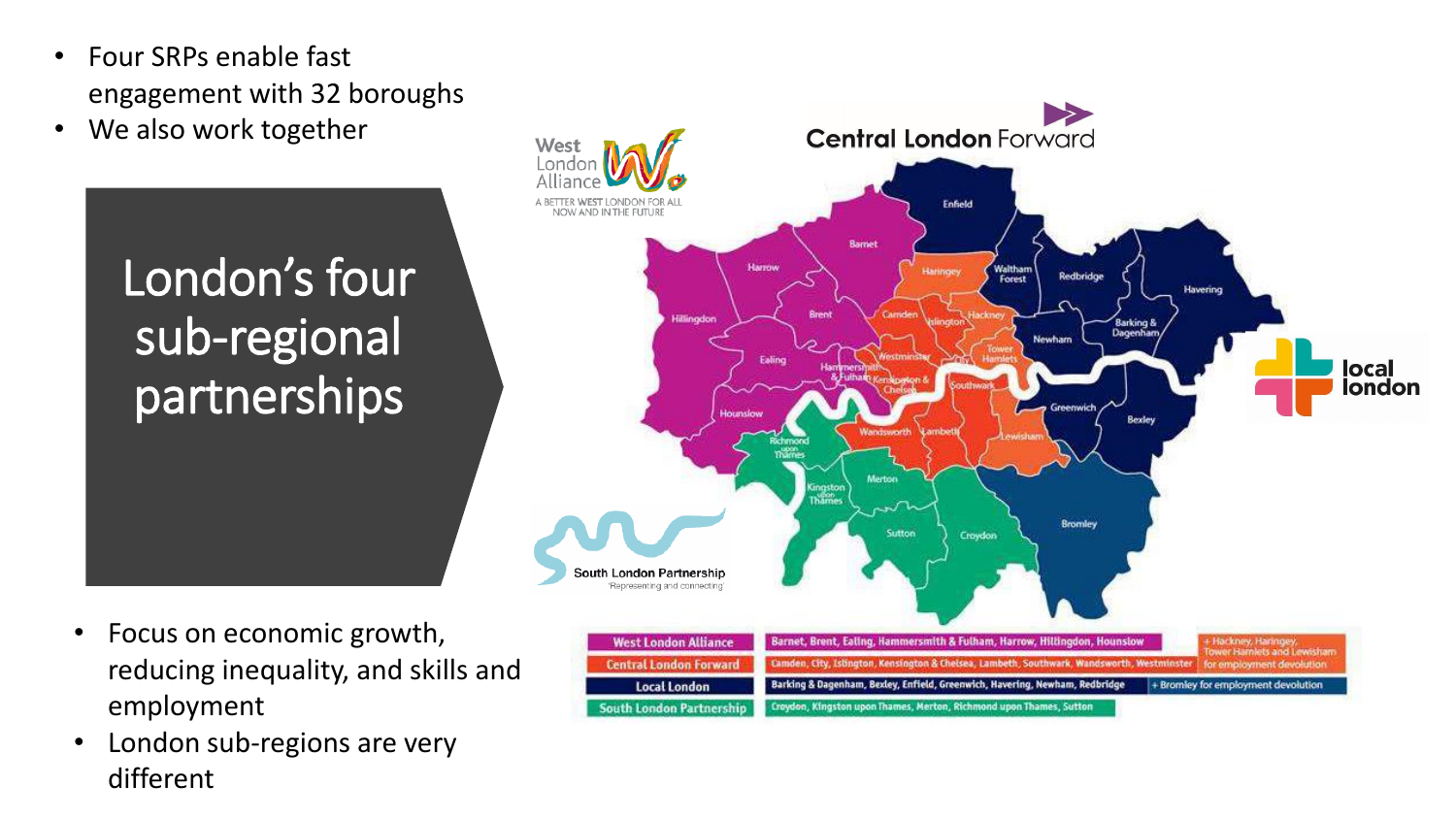Green Jobs and Skills Research

The four sub-regional partnerships worked together to commission research on green jobs and skills from the Institute of Employment Studies and WPI **Economics** 

We commissioned:

• A pan-London summary and four subregional reports

#### We wanted to:

- Develop an agreed definition of green jobs
- Understand current and future need and opportunity by sector and location
- Understand the number of potential jobs and the skills needs of employers
- Understand the timeline for demand
- Use the research to stimulate planning and collaboration so that employers can access a skilled workforce
- Stimulate economic growth
- Support the GLA Green New Deal Mission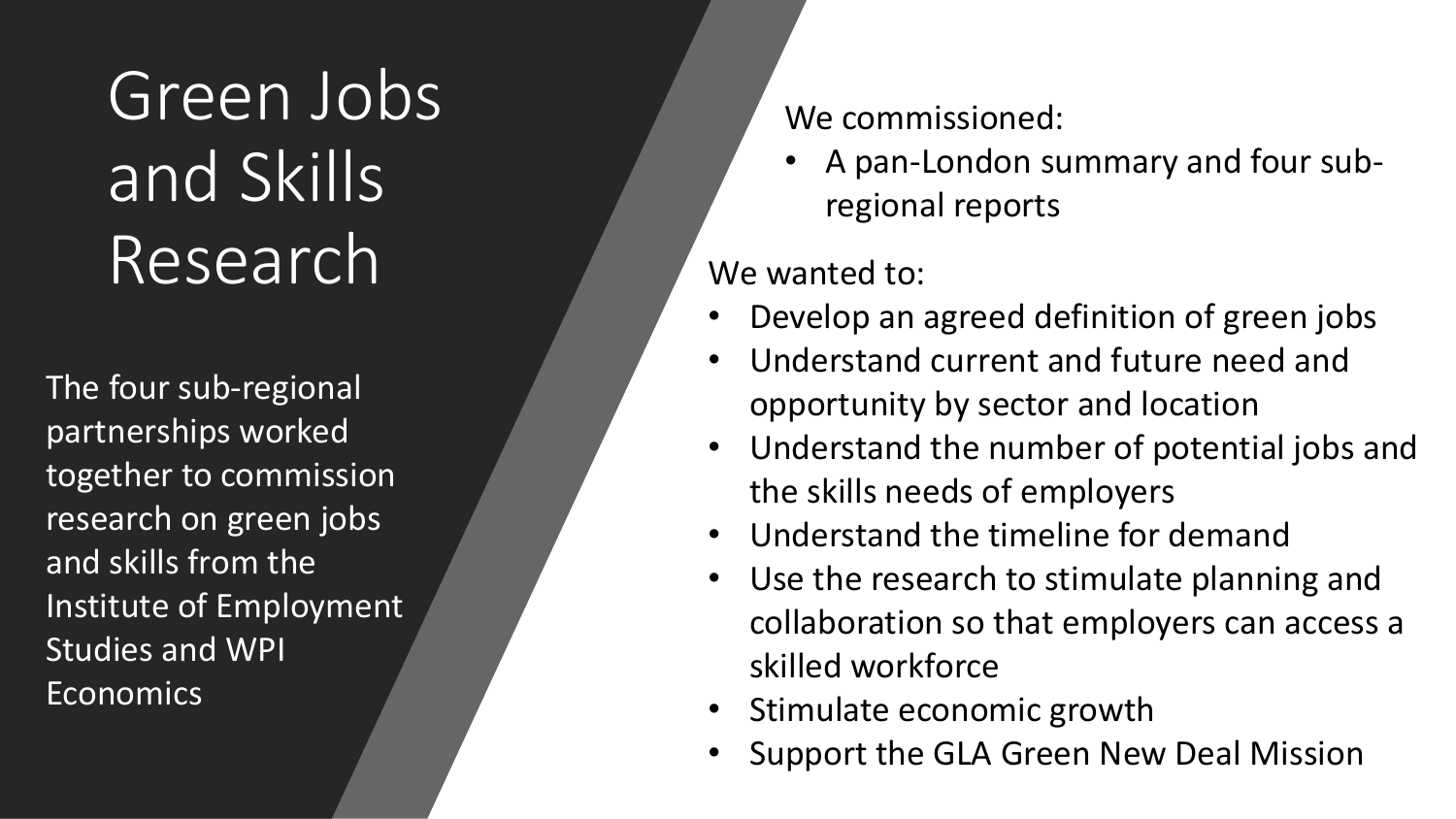### **Opportunity**

Key points from the report are:

- The transition to net zero represents an unprecedented opportunity for the capital's economy, with the prospect of over 600,000 green jobs by 2030.
- The research shows that the green sector is already important for London's economy. In 2020 there were 234,000 jobs in green sectors in the capital, accounting for nearly one in 20 jobs (4.4%). The power (83,000), homes and buildings (58,000), and green finance sectors (51,000) accounted for most green jobs. London's green sector generated £42bn of sales in 2020/21.
- London will see rapid growth in green jobs in the coming years, as the sector becomes increasingly crucial for the capital's economy. The research forecasts the number of green jobs will increase from 234,000 in 2020 to 605,000 in 2030, and over 1m by 2050. This represents an increase of almost 350% in just three decades. Job growth will be fastest in green finance and low carbon transport.
- The report highlights the potential to use the shift to a green economy to tackle deep inequalities in London's labour market, by helping disadvantaged Londoners into good quality jobs.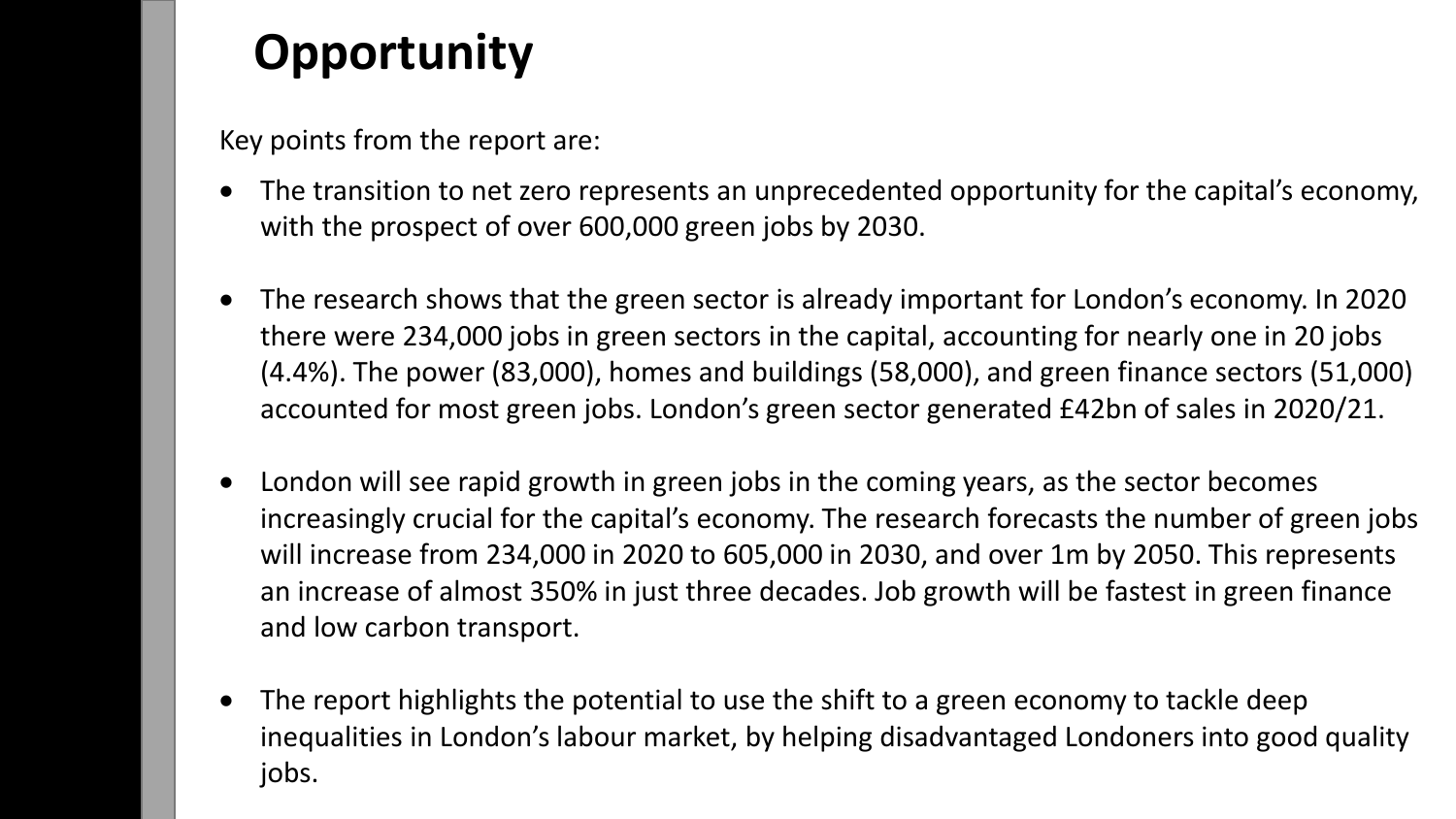# The need for change

The GLA have funded green sector skills academies in the four sub -regions to help colleges and training providers to develop a skilled workforce that meets the needs of employers now and in the future

- The research found that London has 390,000 jobs (7% of London employment) in carbon intensive sectors that will need to change substantially due to the transition.
- Construction, land transport and aviation accounted for the majority of these jobs
- Re -skilling of the existing workforce will be crucial to ensure their skills remain relevant



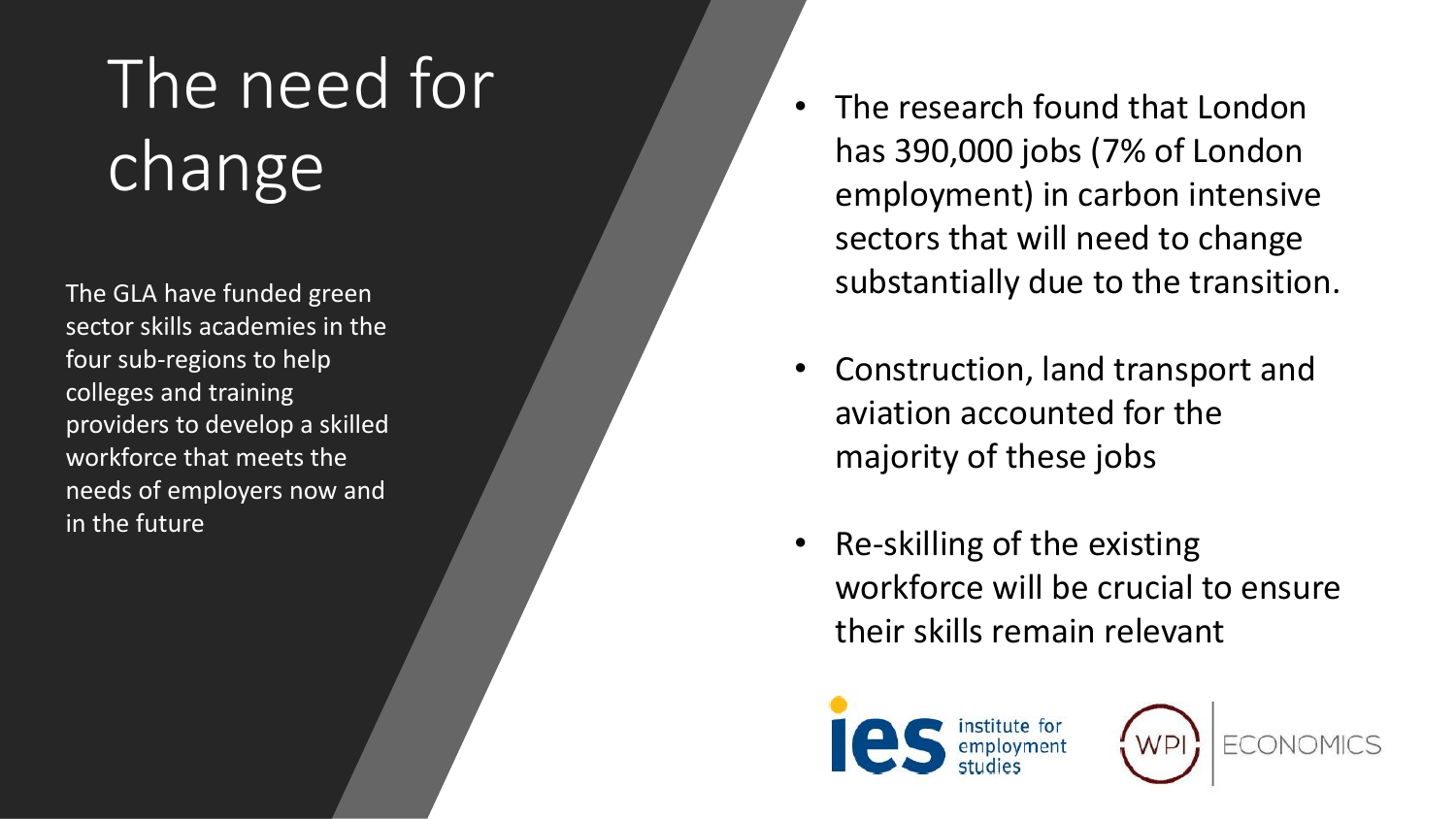## Pan-London jobs growth

We adopted a missionbased definition: Green jobs are those jobs that facilitate meeting net zero and broader environmental goals

#### **Projected job demand**

- Largest increases to 2030 amongst skilled craft workers
- 17,500 more electricians 140% increase
- 12,600 more gardeners and landscape gardeners – 160% increase
- 9,900 more plumbers and heating and ventilation engineers – 161% increase
- Largest increases to 2030 among manual/professional/technical workers
- 24,900 more business associate professionals (business systems analysts, data analysts etc) -61% increase
- 15,200 more management consultants 167% increase
- 9,800 more production managers in construction 161% increase



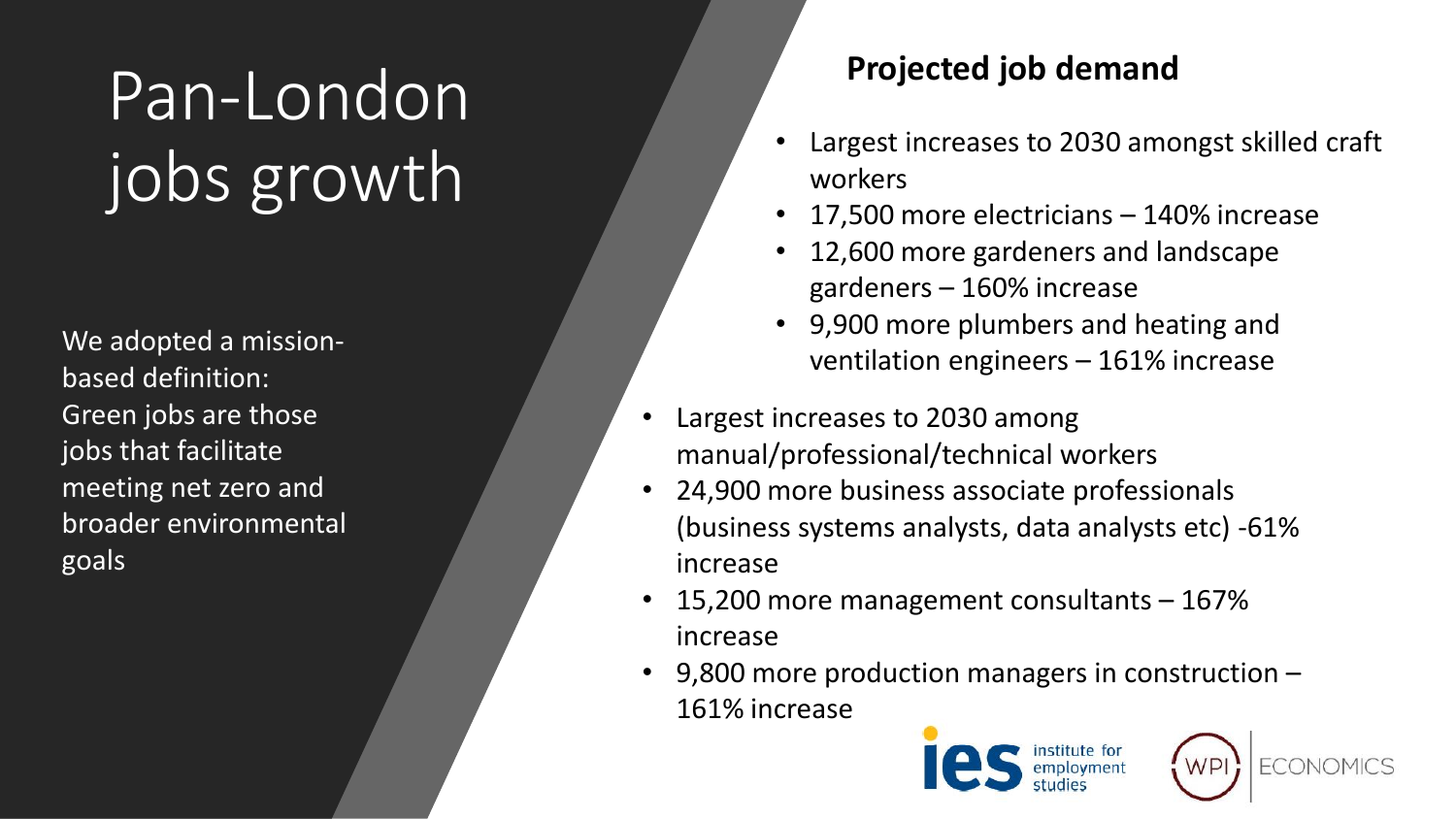### **A Call to Action**

- The green jobs and skills agenda also has an imperative for London.
- It presents an unprecedented opportunity for economic growth, but we need to drive the agenda to establish confidence between employers, businesses and the public sector and education and training providers about the type of demand and timescales involved.
- This is crucial, to ensure that employers are ready and have the skilled workforce that they need to take advantage of the opportunities in the market and support the drive to net zero.
- If we do not drive the agenda regionally and sub-regionally, we risk a situation where businesses and the public sector are not able to let contracts because there are not enough employers with skilled workforces ready to take on the work, and this will affect our ability to achieve net zero.





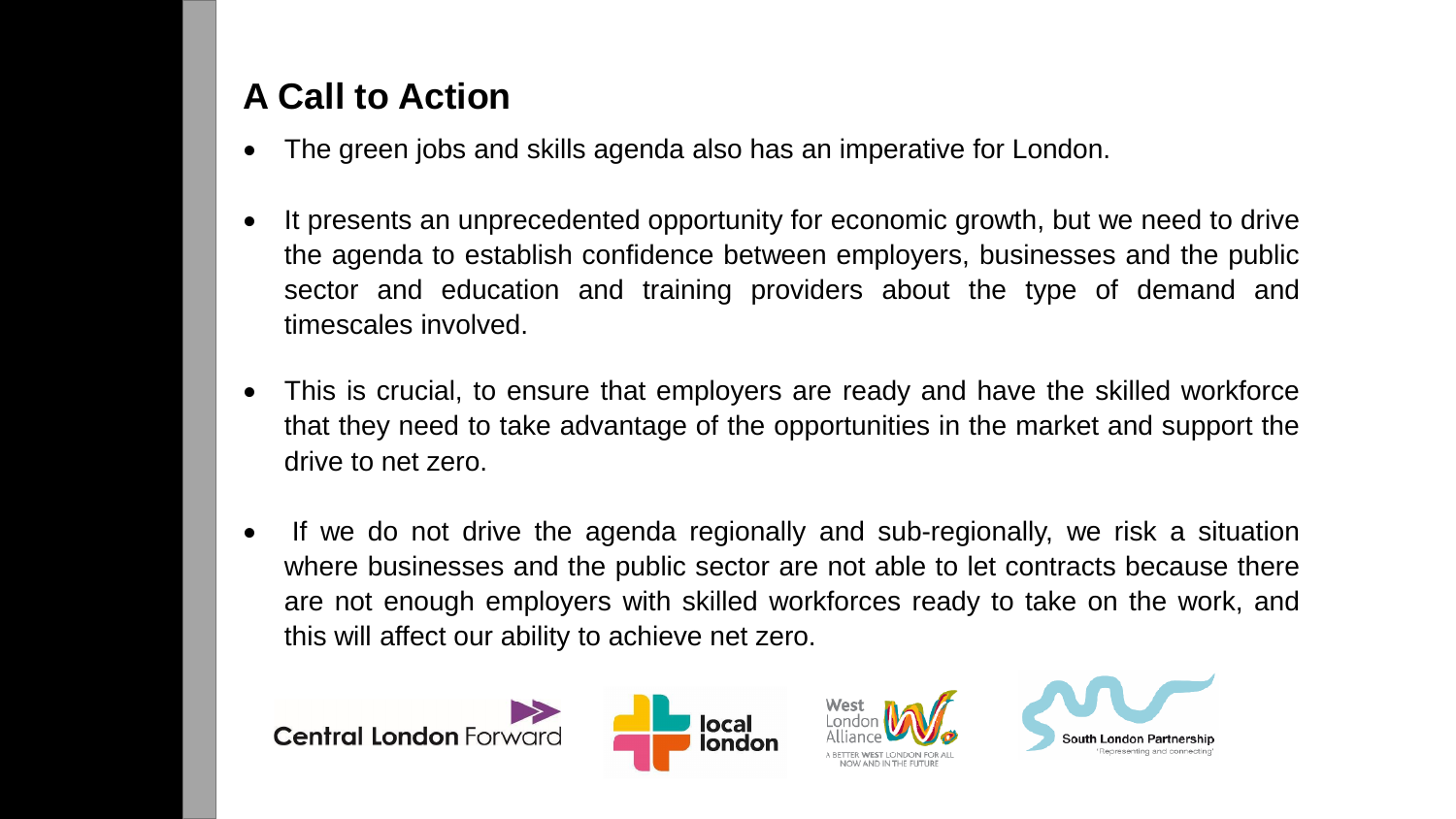### **A Call to Action**

- Employers need more certainty of demand from local authorities and businesses in order to invest in skills training and development for their employees and investing in new green jobs.
- Education and training providers need more certainty of employer demand and timescales in order to provide increased investment in green skills development. Qualifications are lagging behind the sectors, and providers will need to invest significantly in capital, staff training, and recruitment, and in the development of qualifications and apprenticeships
- We also risk a situation where employers will not have upskilled their workforces sufficiently, and the skills of existing workers become obsolete, risking unemployment. Contracts go to businesses outside Local London and our economy suffers as a result

We have a unique opportunity to build an effective partnership to secure the economic opportunity for people and businesses that green jobs can offer, and build a productive green economy for a greener London.

**Central London Forward**